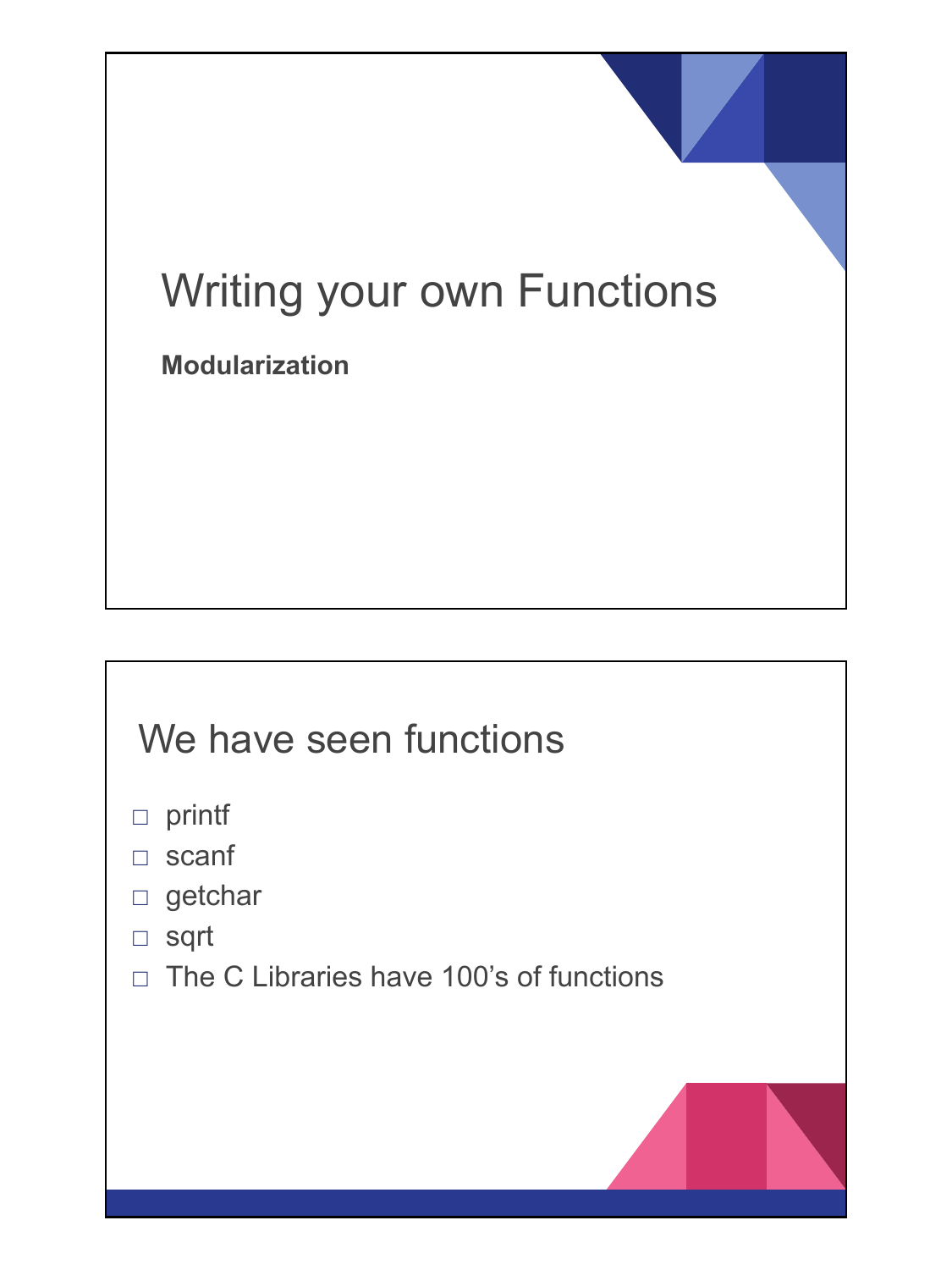## Why have functions?

- $\Box$  Carry out repetitive tasks.
- □ Create a logical structure to your program.
- □ Easier to debug, get one piece of code working in isolation of the rest of the code.
- $\Box$  Divide the work among people.
- $\Box$  General purpose functions can be used by anyone.

#### Example of Organizing Code.

```
int main() {
  getUserInput();
  processData();
  displayOutput();
}
```
**This would be a perfectly legit main function.**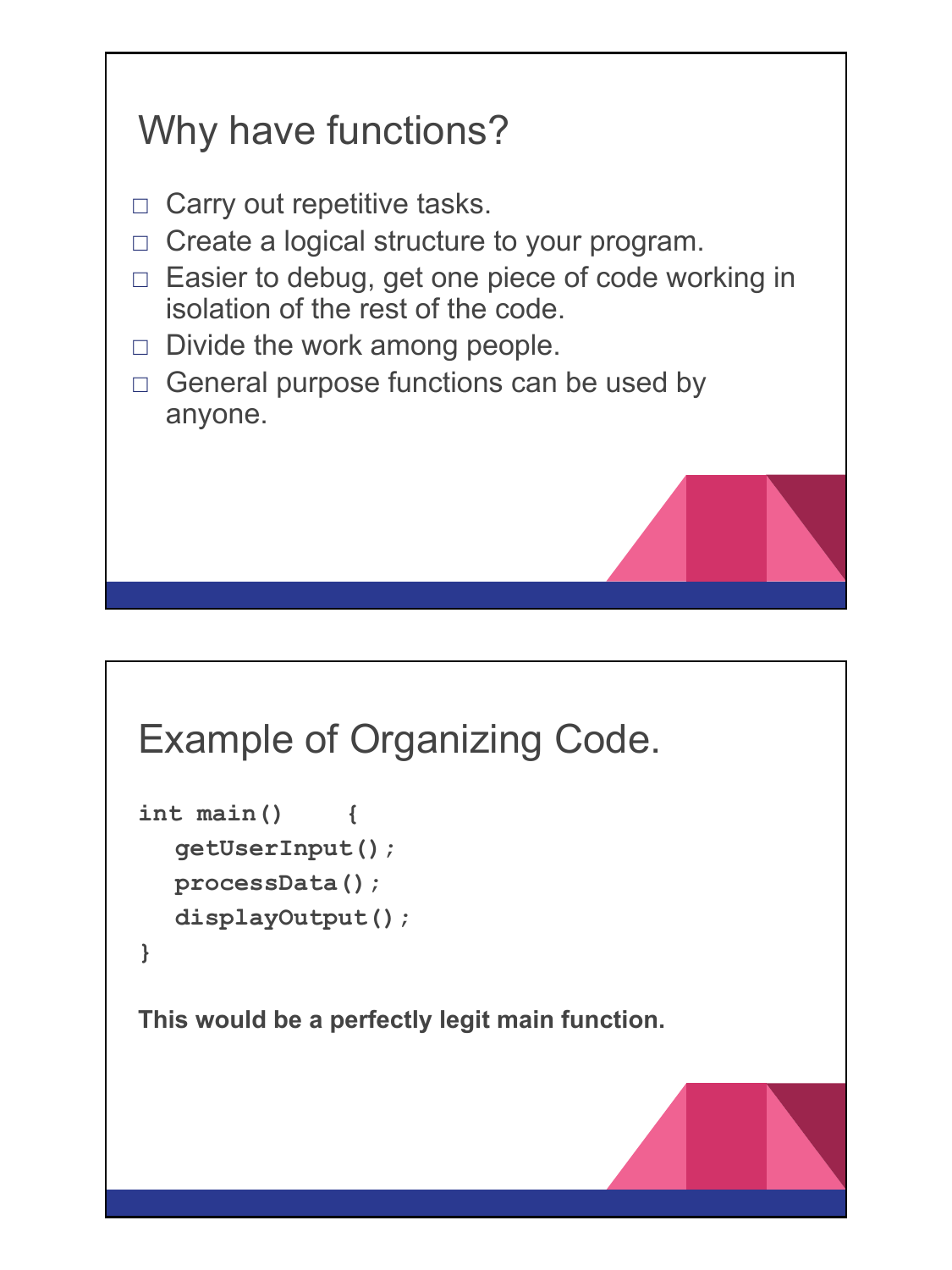```
What every function looks like
<return type> functionName(<parameter(s)>) {
   //Some code
}
ex:
int sqrt(double inputVal) {
   //Fancy math
   return answer;
}
```
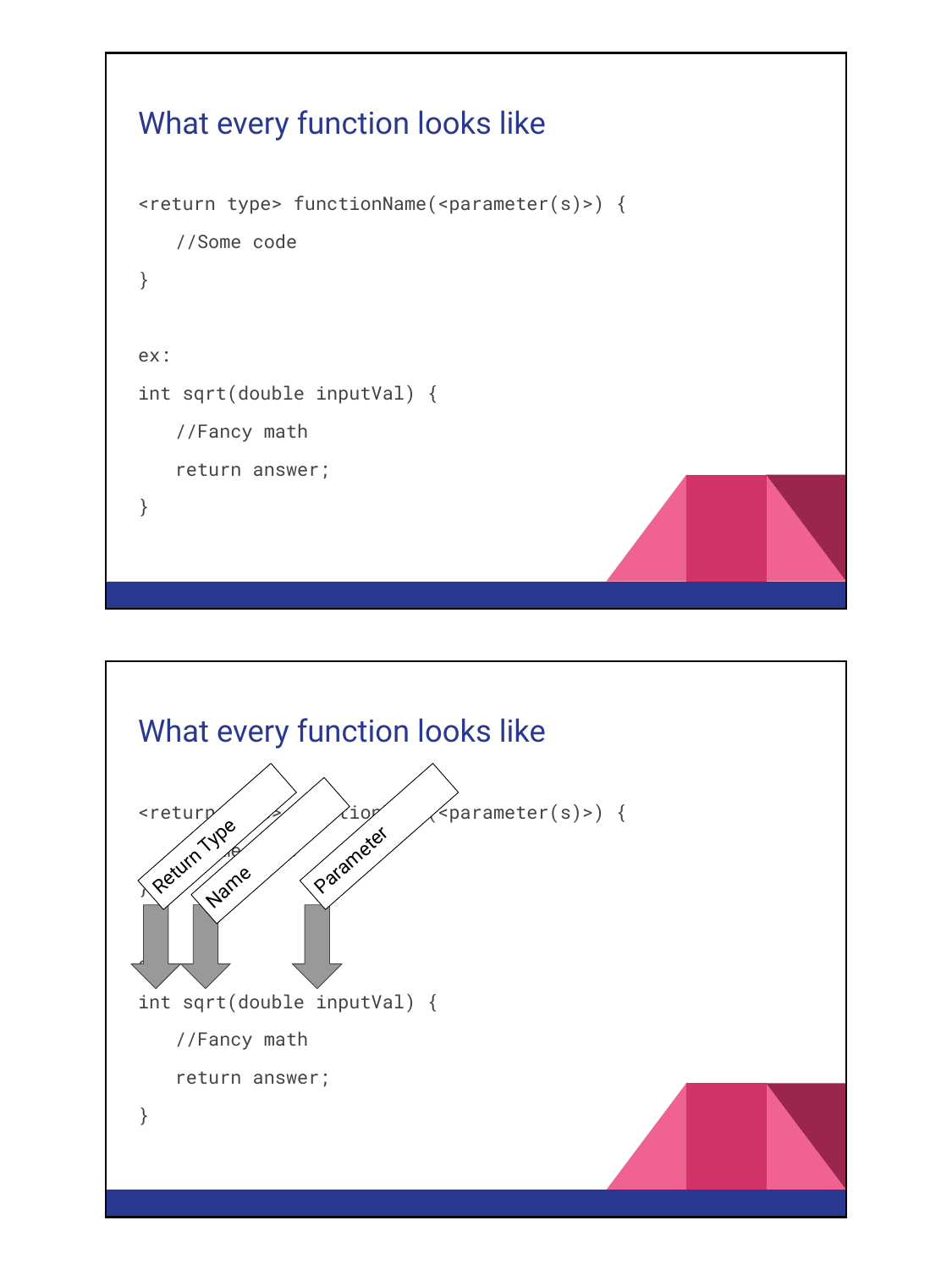### Every program has at least one

- $\Box$  main is just a function that we start the program with.
- $\Box$  All functions are written the same way, with a type (e.g. int) and perhaps some parameters to pass information back and forth.
- $\Box$  Note: There is void type if you don't want the program to return anything.

```
Simple function
void putPrompt() {
    printf("Press any key to end program");
}
\Box Functions like this can still be useful to isolate
  repetitive code. 
\neg Functions like this can still be useful to isolate
  repetitive code.
```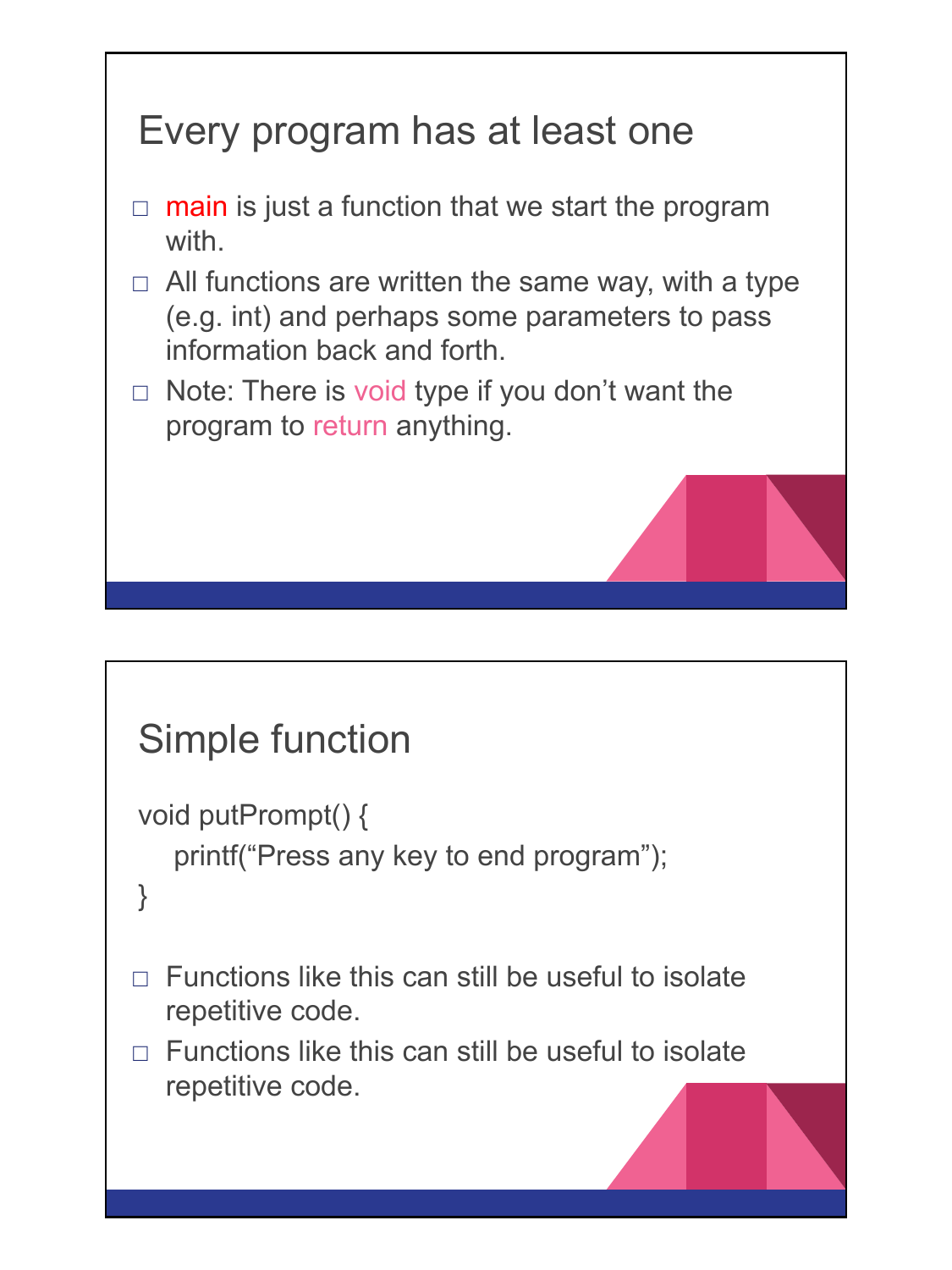# Function that returns something

```
int diceRoll() {
   return(rand() % 6 + 1)
}
\Box Still useful. Can make program more readable and
  isolate repetitive code. 
\Box In this "diceRoll" has a value, which is returned to
  the main program
\Box e.g. while (diceRoll() + diceRoll() != 7)
```
## return()

- $\Box$  Just like we use return(0); in main, we use the return keyword to return values to the calling program.
- $\Box$  The compiler will warn you if you are not returning a value and the function isn't void.